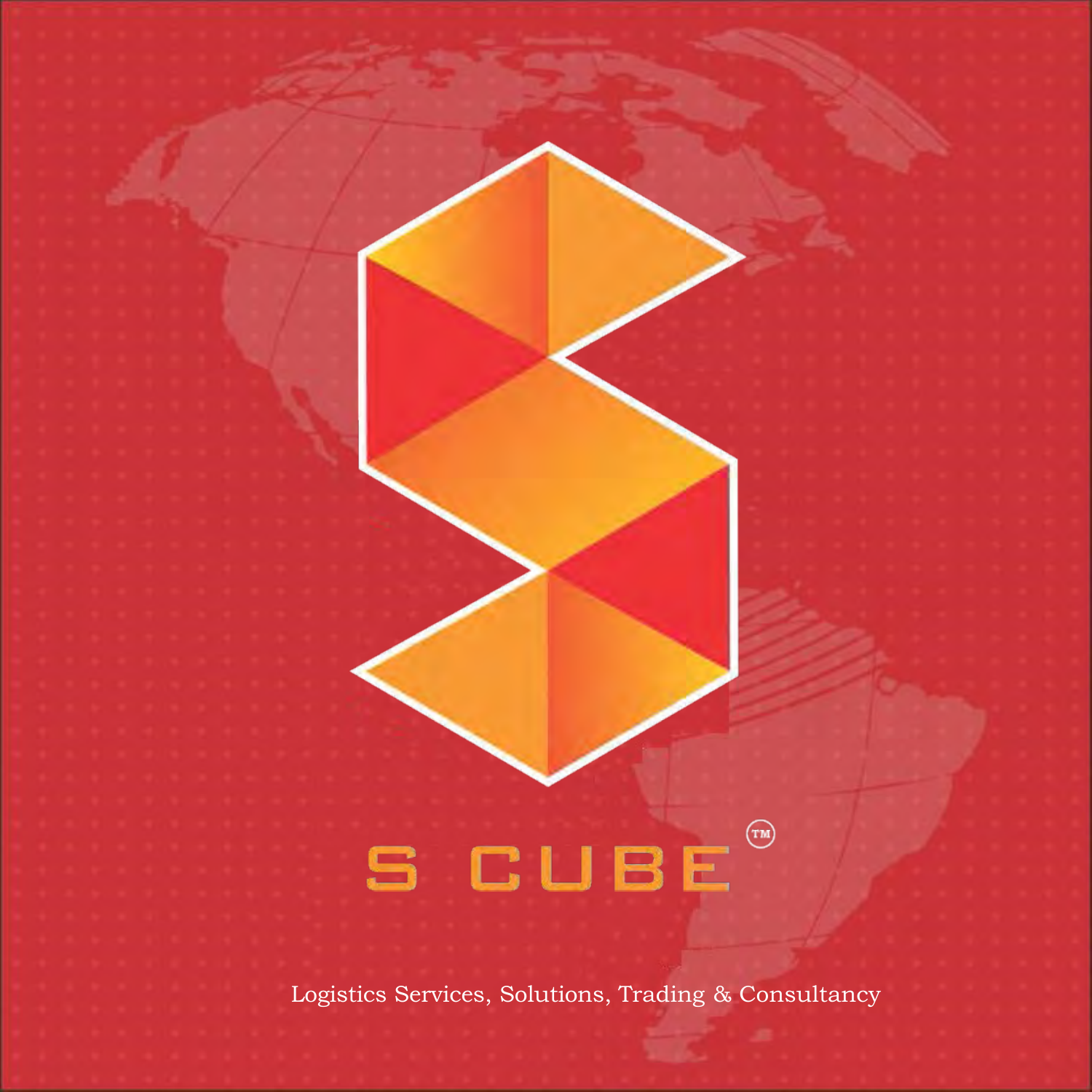

**USA** 

# S CUBE WORLD



## **INDIA OFFICE**

S CUBE Trans Continental Forwarding India Pvt. Ltd. S CUBE Trans Continental Solutions Pvt. Ltd S CUBE Trans Continental Trading India Pvt. Ltd. **(ISO 9001:2008 CERTIFIED COMPANY)**

Office No. 19,  $2<sup>nd</sup>$  Floor, Techniplex – 1, Techniplex Complex, Veer Savarkar Flyover, Goregaon (West), Mumbai – 400 062, INDIA TEL: +91 022 6115 5000



**USA OFFICE** S CUBE Trans Continental Logistics LLC

7, Old Coach Lane, Carlisle, PA – 17013 UNITED STATES TEL: +1 717 701 8613

## **WORLD HEAD QUARTER UAE OFFICE**

**UAE** 

NDD

S-CUBE Trans Continental Logistics DMCC UNITED ARAB EMIRATES Unit No. 3 O – 01 – 1565, Jewellery & Gemplex 3 Plot No. DMCC–PH2–J&G PlexS Jewellery & Gemplex P.O. BOX-340505, DUBAI UNITED ARAB EMIRATES TEL : +971 5 65 99 8555

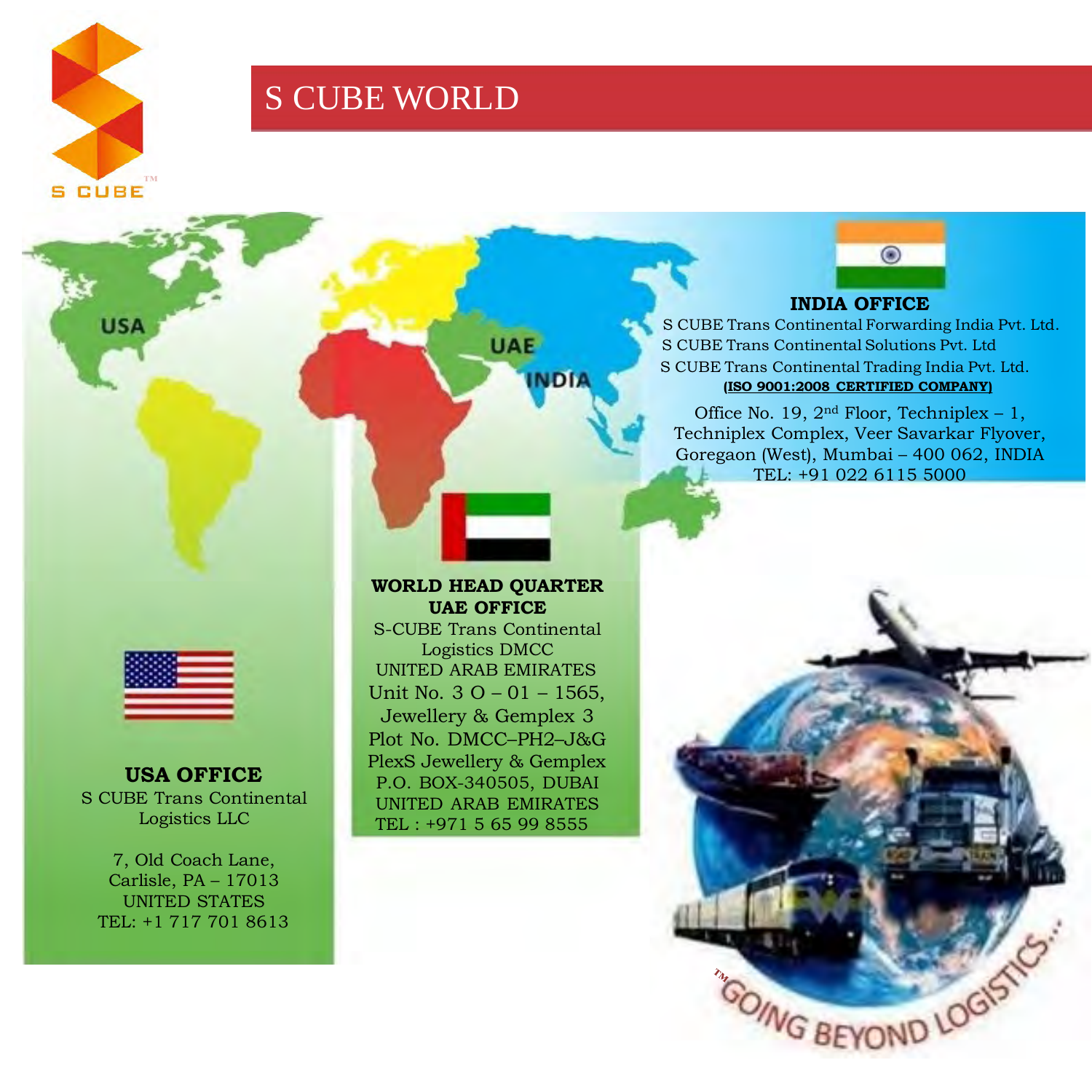# From The Chairman's Desk



Only two years ago, on the  $2<sup>nd</sup>$  of January 2014, after having registered our Group Companies in UAE followed by USA; we commenced our journey in India with the S CUBE Trans Continental Forwarding India Pvt. Ltd. In couple of years time, we are today a fully operational quality compliant ISO 9001:2008 Company as a Group, where our compliance was reviewed and renewed now for the third consecutive year. We have also been awarded the essential licenses relevant for operations globally and in India. *S CUBE Trans Continental Trading India Pvt. Ltd* & *S CUBE Trans Continental Solutions Pvt. Ltd*, have also been successfully formed and structured during this period, to cater to the diversified yet integrated business interests within the Group. Our

endeavour is to now foray into the field of Global Logistics eCommerce Solutions, which we firmly believe would be the growth driver/differentiator in our Supply Chain & Logistics business.

Over the last two years, we have already aroused sufficient interest within the Middle East & the Indian markets as a team. We have completed some very interesting and challenging assignments during this period. The journey ahead will certainly not be easy; but as a Group we will set our own GOALS and achieve them like progressive milestones, one after the other, as we go along. Successful armies do not WIN their wars because they are the largest in numbers and greatest by their names; but because they make the finest TEAM and also fight as a focused unified group.

I must take this opportunity to thank each one of you; our Board Members, Customers, Partners, Associates, and most importantly S CUBE executives for reposing their faith on us, for their support, hard work and endless efforts every single day towards the company. Your support, guidance and confidence in us, make us stronger and also help us defy any skepticism, which often rides on any START-UP Organisation. As the famous Boxer, Mohammed Ali once said, *"He who is not courageous enough to take risks will accomplish nothing in life."* That's the motto of our Organisation!

Finally, the only destination for any venture is our CUSTOMER, for whom we exist and because of whom we succeed. A big thank you to all those clients, who offered us their businesses when we just commenced our operations and also to those, who are considering us for their assignments this year and the times to come.

My best regards remain with your families, as we begin our journey this year with new hopes, renewed efforts and bigger goals.



**Shankar Chatterjee** chairman@scube-transcontinental.com

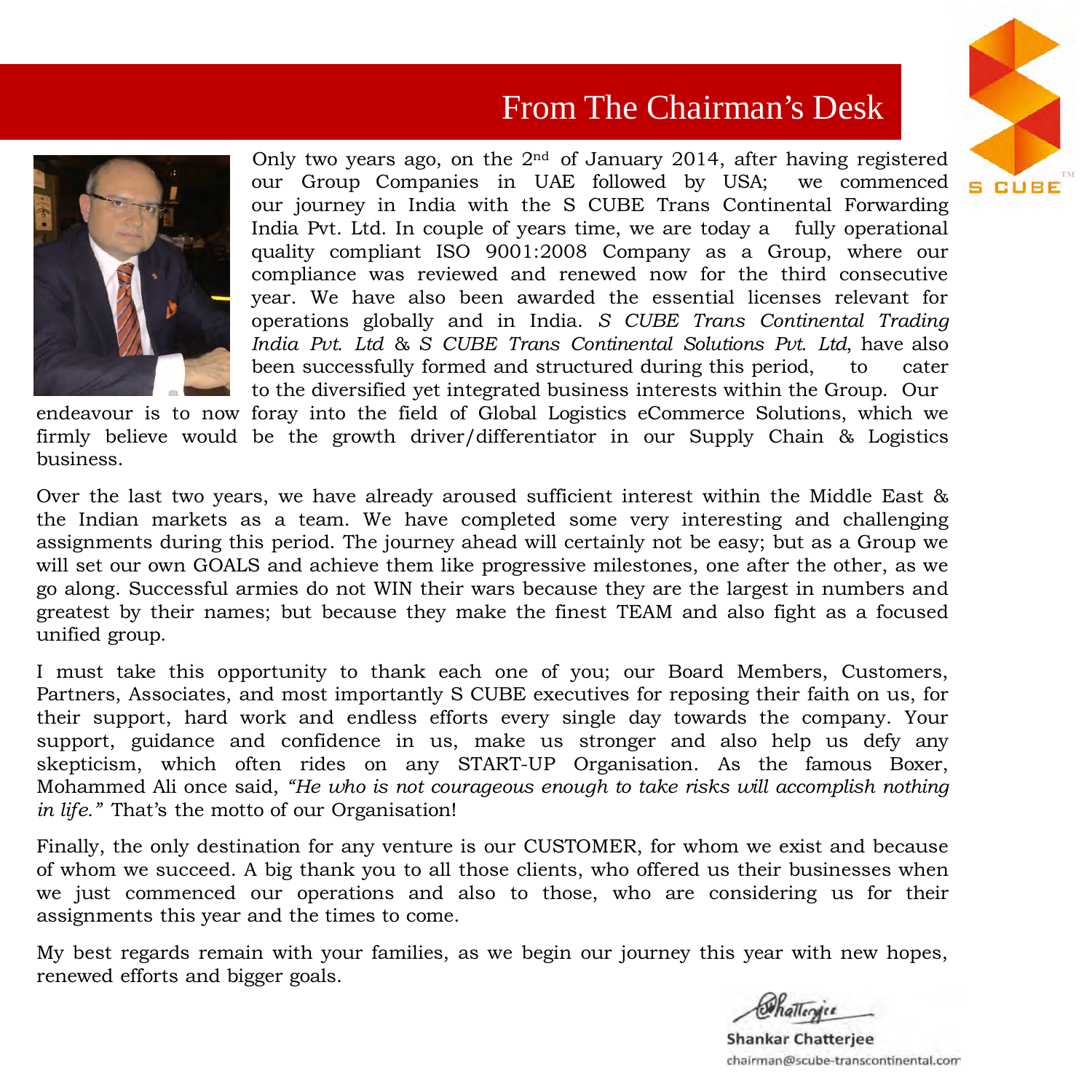



# **™ GOING ™ BEYOND LOGISTICS…**

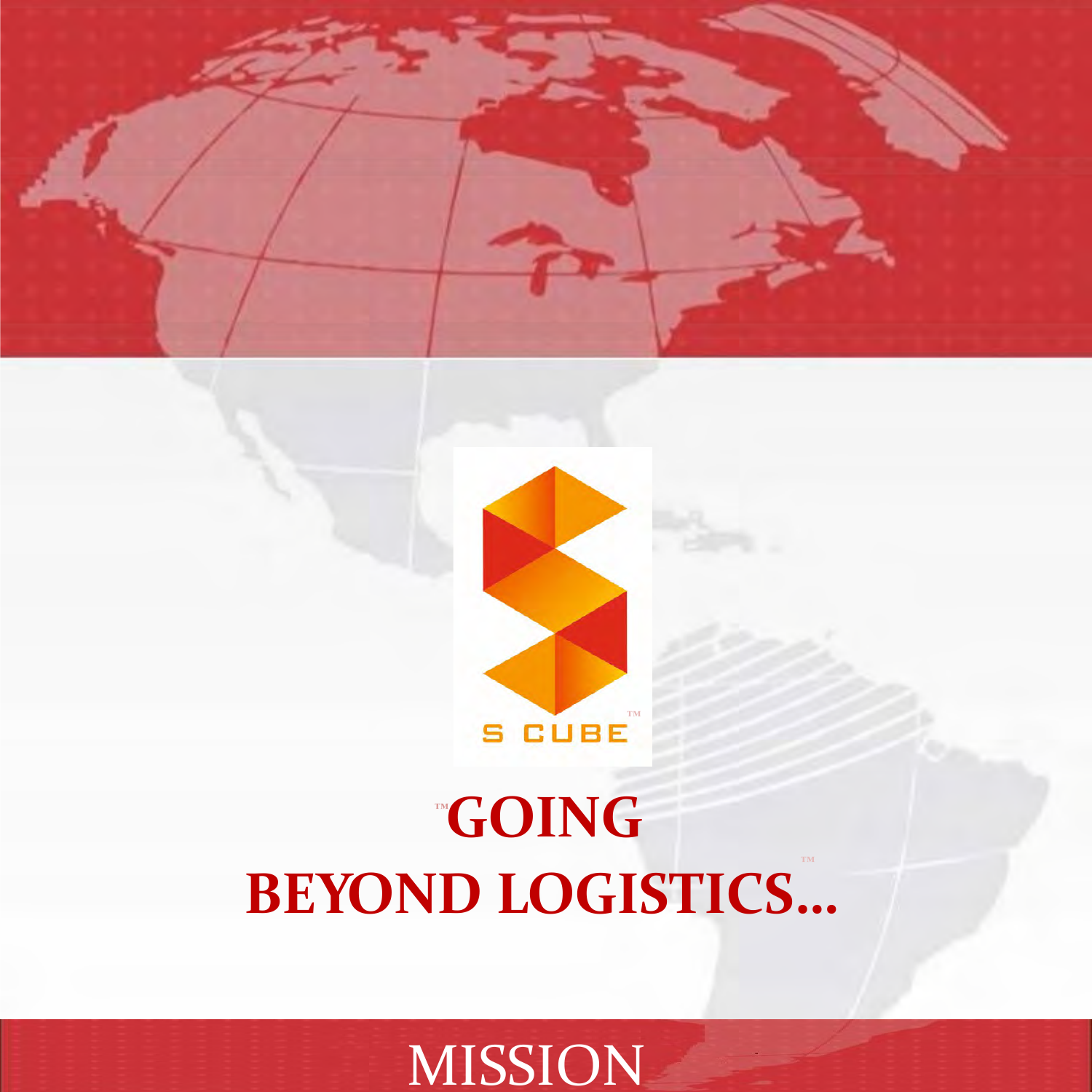



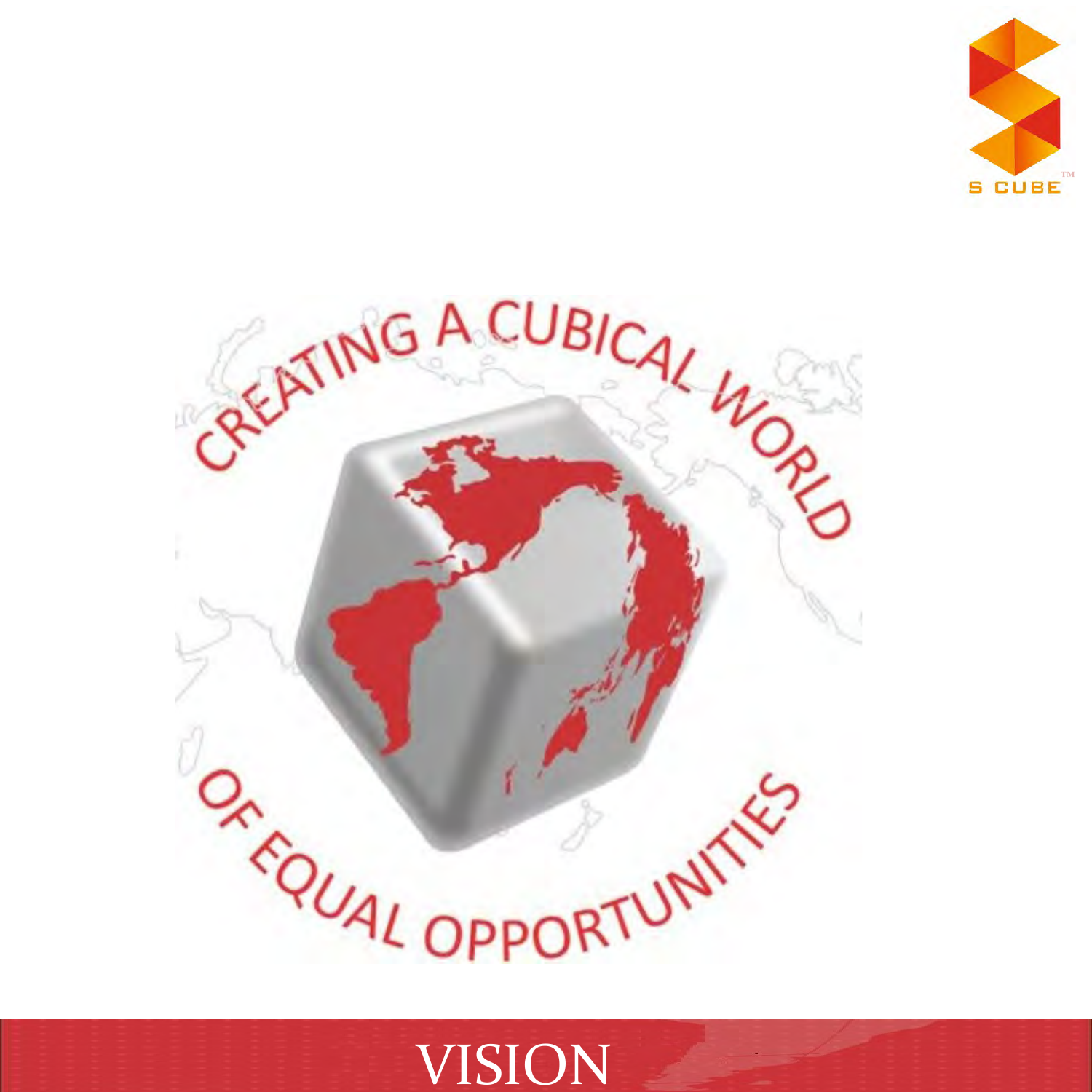

# OUR COMMITMENT TOWARDS QUALITY COMPLIANCE

This is to Certify that Quality Management System of

Certificate of Registration

## **S CURE TRANS CONTINENTAL GROUP**

OFFICE NO. 19, 2ND FLOOR, TECHNIPLEX COMPLEX VEER SAVARKAR FLYOVER, GOREGAON (WEST) MUMBAI - 400 062, MAHARASHTRA, INDIA

has been assessed and found to conform to the requirements of

## ISO 9001:2008

for the following scope:

ADVISORY & CONSULTANCY; FREIGHT FORWARDING SERVICES; LOGISTICS E- COMMERCE SOLUTIONS- IT & ITES; TRADING & CHARTERING: EDUCATION TRAINING& SCM: EVENT MANAGEMENT; MULTI-MODAL TRANSPORT OPERATIONS IN THE FIELD OF SUPPLY CHAIN & LOGISTICS SERVICES.

**Certification No** Initial Registration Date : 10/12/2014 Date of Expiry 1st Surve. Due

19001

1014OAO97  $:09/12/2017$  $: 10/11/2015$ 

Issuance Date : 10/12/2014 2nd Surve. Due : 10/11/2016



**Director** 







M4570910IN

Absolute Quality Certification Pvt. Ltd. Accredited Bu: Joint Accreditation System of Australia & New Zealand (JAS-ANZ) i - 110 010 | + 01 11 4105 1139 | e-mail - infa@

oww.absolutecertification.com

**S CUBE** 

# **QUALITY Policy**

## **S CUBE Trans Continental Group**

S CUBE Trans Continental Group, values QUALITY not only as a Process or a system of work but as a WAY of its functioning.... S CUBE Works for Quality & Strives for Quality in processes, as a group. QUALITY is the corner stone of our business ethics. The focus on Quality and its integration within the functioning of the Organisation will only improve with time.

> allenju Shankar Chatterjee **Chairman & Managing Director S CUBE Trans Continental Group**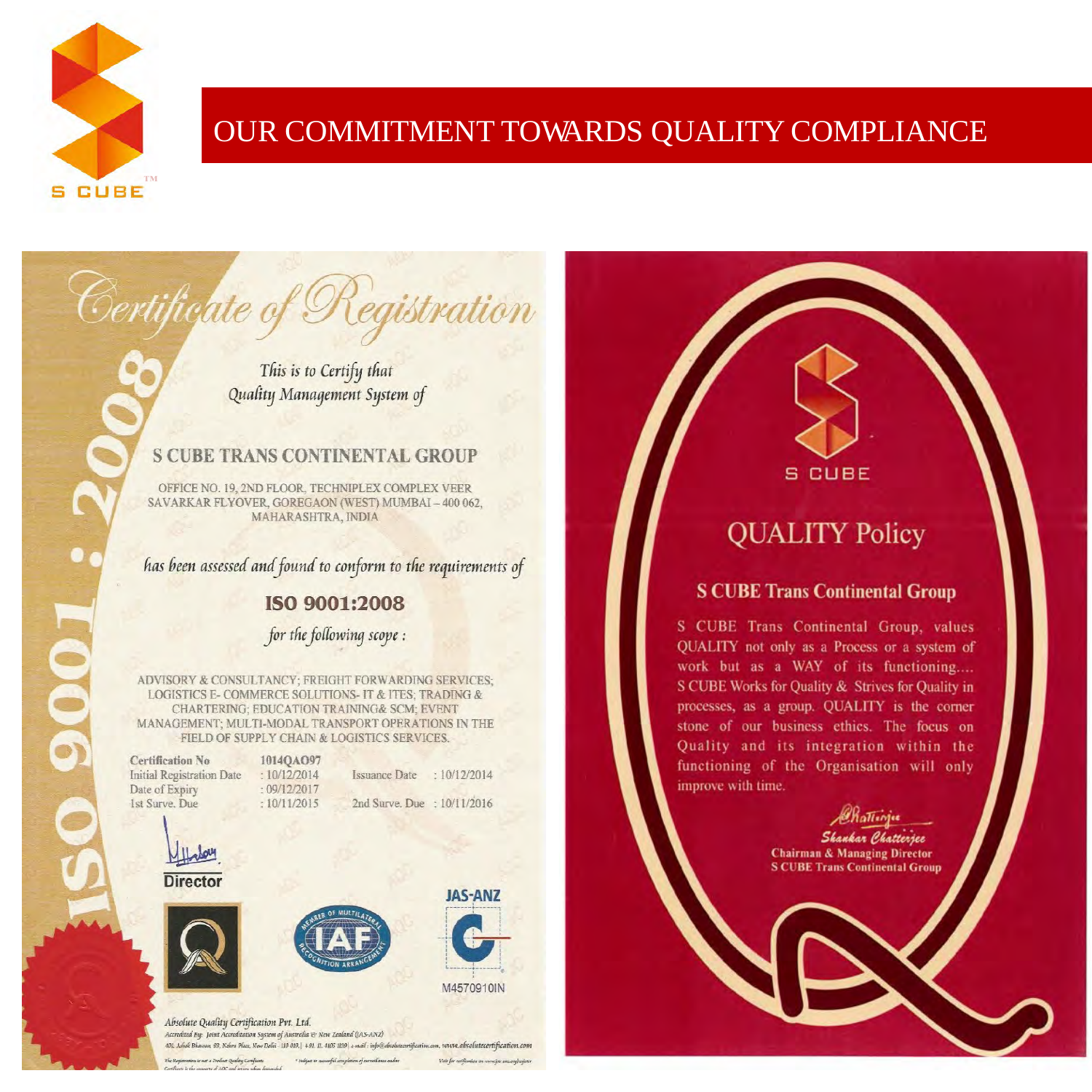# PROMOTERS & BOARD OF DIRECTORS





## **Shankar Chatterjee Chairman & Managing Director**

- MBA (Marketing & International Marketing) with an additional Diploma in Marketing
- 26 years at management levels & Board of Director's position in logistics, catering to a wide range of customers around the world.
	- Closely worked with the Supply Chain solutions with Global Automotive Logistics since plant inceptions. Also undertook & steered large projects in the Power, Nuclear Power, Solar Energy, Wind energy, Fertilizer Plants , Railway/Metro projects amongst others
	- Core strength lies in Management, Strategic Skills, Business Development, Global Networking at senior levels, thus fostering business partnerships
	- Member of various Forums, Business Councils, Governing Body of Business Schools
- Actively involved with the media to canvas for the logistics industry
- [shankar.chatterjee@scube-transcontinental.com](mailto:shankar.chatterjee@scube-transcontinental.com)



## **A. V. R. Varadan Board Member & Director (Chennai-India)**

- Chartered Accountant, Cost Accountant & Company Secretary
- 40 years of Senior level experience in various domains of business, particularly focused on logistics
- An excellent Man-Manager with a blend of Financial acumen, strong Operations & Technical knowledge makes his profile a winning combination
- Over the years Mr. Varadan has set up large projects, such as Inland Container Depot (ICD), structured companies & successfully ran business plans alongside project operations
- Mr. Varadan brings to S CUBE Group, a rare blend of project management experience along with operational and financial acumen.
- [avr.varadan@scube-transcontinental.com](mailto:avr.varadan@scube-transcontinental.com)



## **Srini Muralidhar**

## **Board Member & Director (Harrisburg-U.S.A.)**

- MBA; PG Diploma in Tool Design & Manufacture; B.E. Mechanical Engineering
- Over 29 years of international work experience with European Multi-national Automotive, Electric and Consultancy companies in the areas of Supply Chain, Purchasing, General Management, Project Management and Business Consultancy .
- Worked in India, France, Sweden, U.A.E., Canada and U.S.A.
- Extremely professional & people focused, a tough-task master who has in-depth experience in working with people from across the Globe.
- Mr. Muralidhar brings to S CUBE Group, a multi-dimensional perspective, being from the user side of the business.
- [srini.muralidhar@scube-transcontinental.com](mailto:srini.muralidhar@scube-transcontinental.com)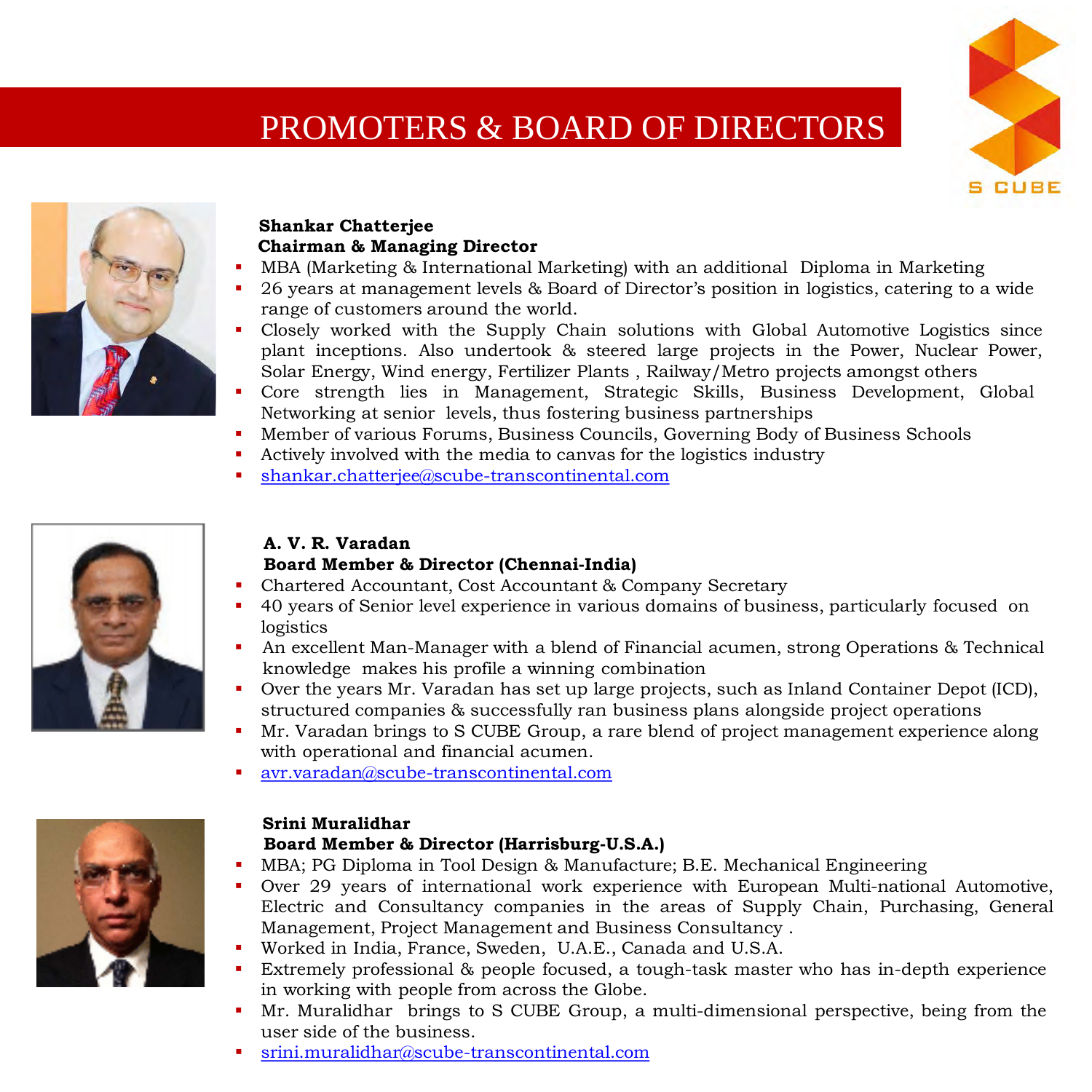

# PROMOTERS & BOARD OF DIRECTORS



## **Dr. Chandrima Chatterjee Board Member & Director (Dubai-U.A.E.)**

- Group Head, Human Resources, Conferences & Training
- Doctorate (PhD) in Labour Migration Studies (Sociology)
- Dr. Chatterjee has been involved in work related to the Development Sector for many years both as a Senior Researcher, Consultant and Trainer to International Development Agencies and different departments of several State Governments, Government Of India. She has worked and provided training on issues related to labour migration, livelihood concerns, organizational behaviour, health, safety and human rights. She has been an invited speaker to many international conferences and has been regularly contributing articles on her area of interest to journals & other publications.
- Dr. Chandrima Chatterjee brings to S CUBE Group, her analytical skills, multitasking ability, human resource management, training skills, and her ability to organise conferences & symposiums, besides her public relations competence.
- [chandrima.chatterjee@scube-transcontinental.com](mailto:chandrima.chatterjee@scube-transcontinental.com)

## **Sailesh Jatania Board Member & Director (UAE- Trading/C&F) (Dubai-U.A.E.)**

- Associate member of the Institute of Cost & Works Accountants (ICWA) India
- Over 35 years of Corporate experience in India & the Middle East in Senior Management positions, across sectors with A-listed companies including a Fortune 500 Company.
- An accomplished Management professional with extensive experience in boosting P&L and driving business profits, including having the experience of surviving economic downturn & crisis through innovative thinking & tactical initiatives, adopting careful financial and operational strategies and planning.
- Core competence includes projection of future direction and adoption of initiatives (both financial & operational) for boosting growth and efficiency for an organization; Budget and Capital Management; Internal Controls/Accounting/Audit; Organisational Development & Profitability, Client & Strategic Partner Relations; Risk Management & Best Practices; Legal & Regulatory Compliance; Stakeholder & Board Level Liaisoning; Process Reengineering/Change Management & People Management
- Mr. Jatania brings to S CUBE, a wealth of experience related to trading & procurement, besides financial projection and knowledge of the best practices to enhance operational efficiency through financial planning, besides having a thorough knowledge and an elaborate network of stakeholders and decision-makers based in the Middle East.
- [sailesh.jatania@scube-transcontinental.com](mailto:sailesh.jatania@scube-transcontinental.com)

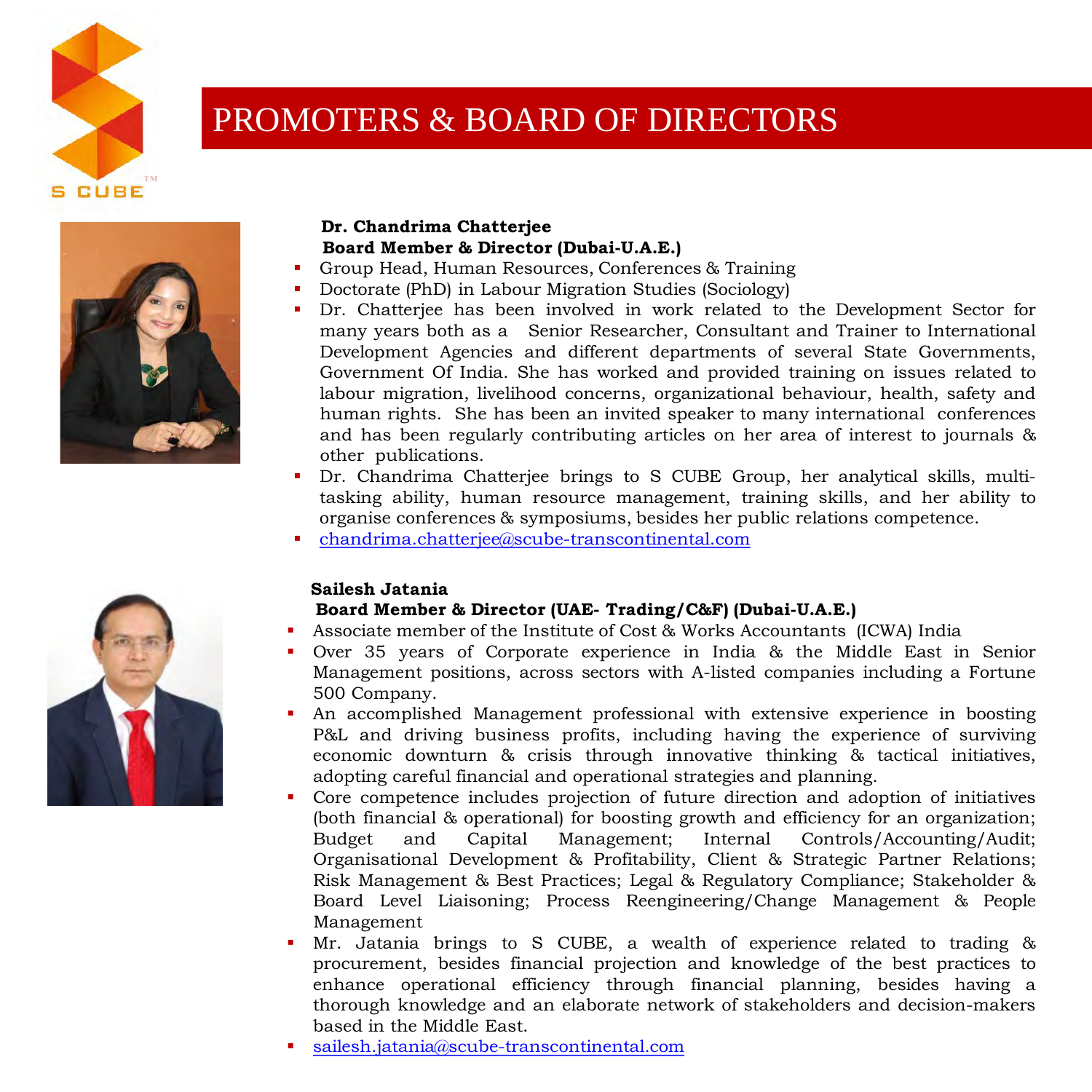

# EVOLUTION FROM ACONCEPT TO COMPANY

There are several companies in the business of moving cargo. Only a few perhaps do it better than the others. The business potential for logistics is also unquestionably ranging between 3-4 per cent of GDP on one hand for the developed economies, while going up till 12-14 per cent of the GDP in lesser developed and developing markets. Industrial projects alongside oil & gas assignments still commands the largest share of investments.

Despite the global depression, which has impacted the world over, resulting in a slow down on projects; there are still the following realities:

- a) 17 Economies in Africa are growing at a plus 7 per cent growth trajectory every year.
- b) Indian economy still growing at the rate of 5 per cent or thereabouts despite a decline from the height of 8-9 per cent annualized growth pattern till only recently. The logistics spend on various facets is to the tune of 13-14 per cent of GDP., while the logistics industry is all set to cross USD 125 billion mark by 2020.
- c) Markets in the Middle-East and South-East Asian countries are also showing promising potential. U.A.E. market's recent success with EXPO 2020, is likely to further boost the economic morale.

The business model on which this plan has been evolved, moves around the overall market bullishness and its revival with effective logistics & supply chain management.

The company S CUBE TRANS CONTINENTAL, has been formed to classify, customize and cater to specific customer needs like;

- 1) Complete Logistics Consultancy from concept till completion of any project
- 2) Freight Forwarding (Sea/Air/Multi-modal)
- 3) Project Forwarding, including transportation on land, alongside Ship & Air Chartering
- 4) Plant Relocation & Dismantling
- 5) Warehouse/Storage Management , Supply Chain Solutions & IT support
- 6) Value Added Services Site Infrastructure & Management (Port/Airport related services)

Six sides of a CUBE denotes these six key services, which for the Organization will always carry relevance and importance, just as a CUBE denotes. Therefore, the overall objective of this new organization is to do something more and beyond the normal realms of logistics business. There is a backward and forward integration, as well as related diversification; thus compounding value and strength to the overall offering.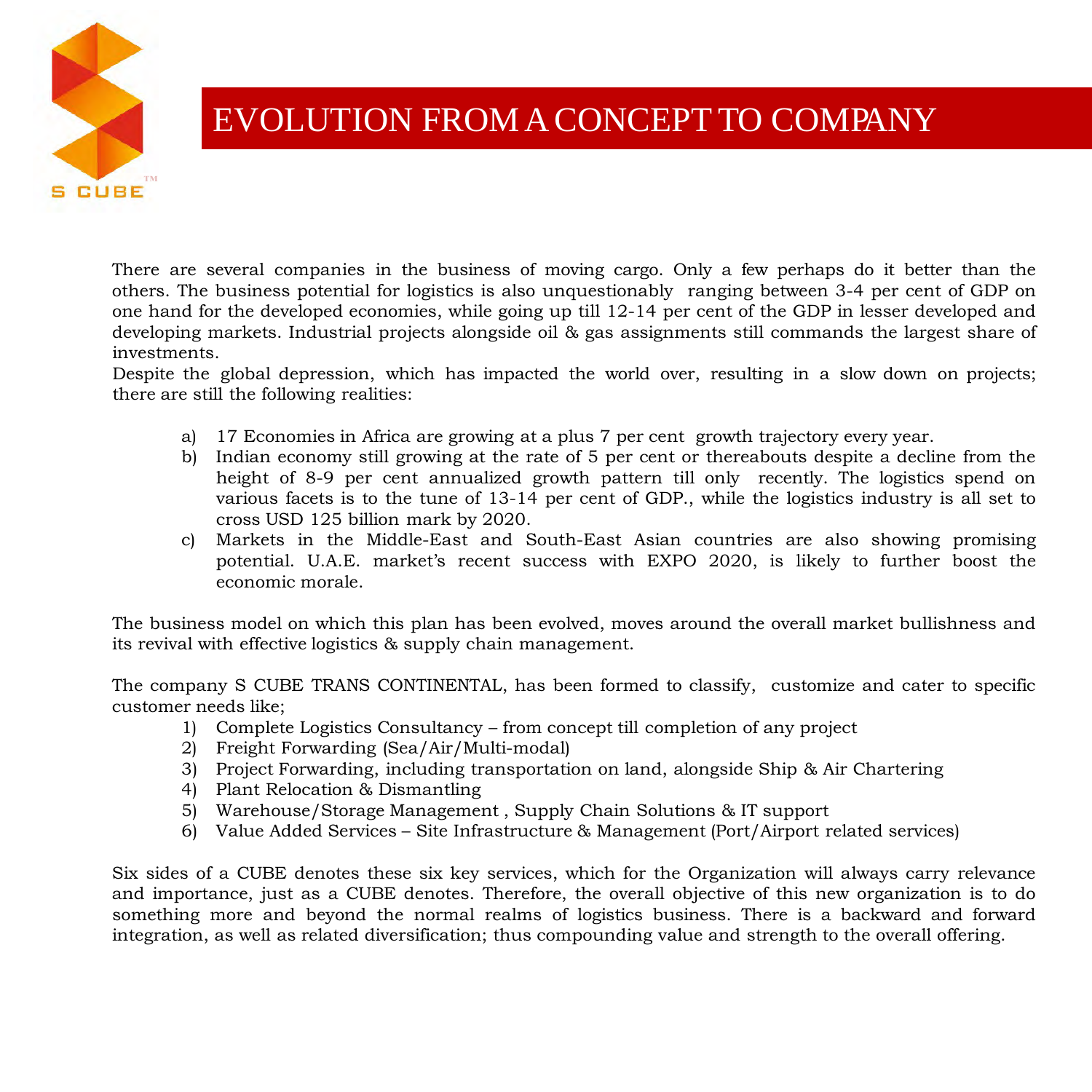# EVOLUTION FROM ACONCEPT TO COMPANY



## **Broadly, the business offerings for S CUBE is classified within three well-defined teams/ structures /modules :**

## **(A) Logistics Consultancy & Training:**

- Legal Consultancy including Indirect Taxes & Customs related matters
- Cost & Commercial Consultancy related to overall logistics costs for any project, basis evaluation of all options
- Technical Consultancy covering aspects of technical surveys, bath-metric study related to ship & barge operations
- Process Consultancy including mapping the deliverables and evaluation of the overall logistics process, alongside vendor management
- Compliance related consultancy, associated with health & safety, ISO and implementation of the International & local compliance norms
- Support customers, particularly MNC and Government Organizations to conceptualize, customize and create comprehensive logistics service tenders for service providers, as per International standards and guidelines. Even assist in short-listing & selection of partners
- Provide training on issues related to supply-chain, marketing, operations, indirect Tax, IT Solutions, etc

## **(B) Services – Multi-Modal Logistics & Project Management:**

- Provide top quality services at the most optimal cost-effective process, basis the over all procurement plans
- Provide a seamless solution to customers within the ambit of costs, while ensuring the overall compliance, not stepping away from the social responsibility as relevant to any market / country
- Safeguard against any foreseeable contingencies (Economic/Social-Political / Financial /Operational)

## **C) Solutions – Value Added Services:**

- **Provide quality manpower supplies for offloading & site handling including placement on / next to foundation**
- **Warehouse & storagement**
- Port-related Coordination
- Plant Dismantling , Packaging and Transportation
- IT Support in Logistics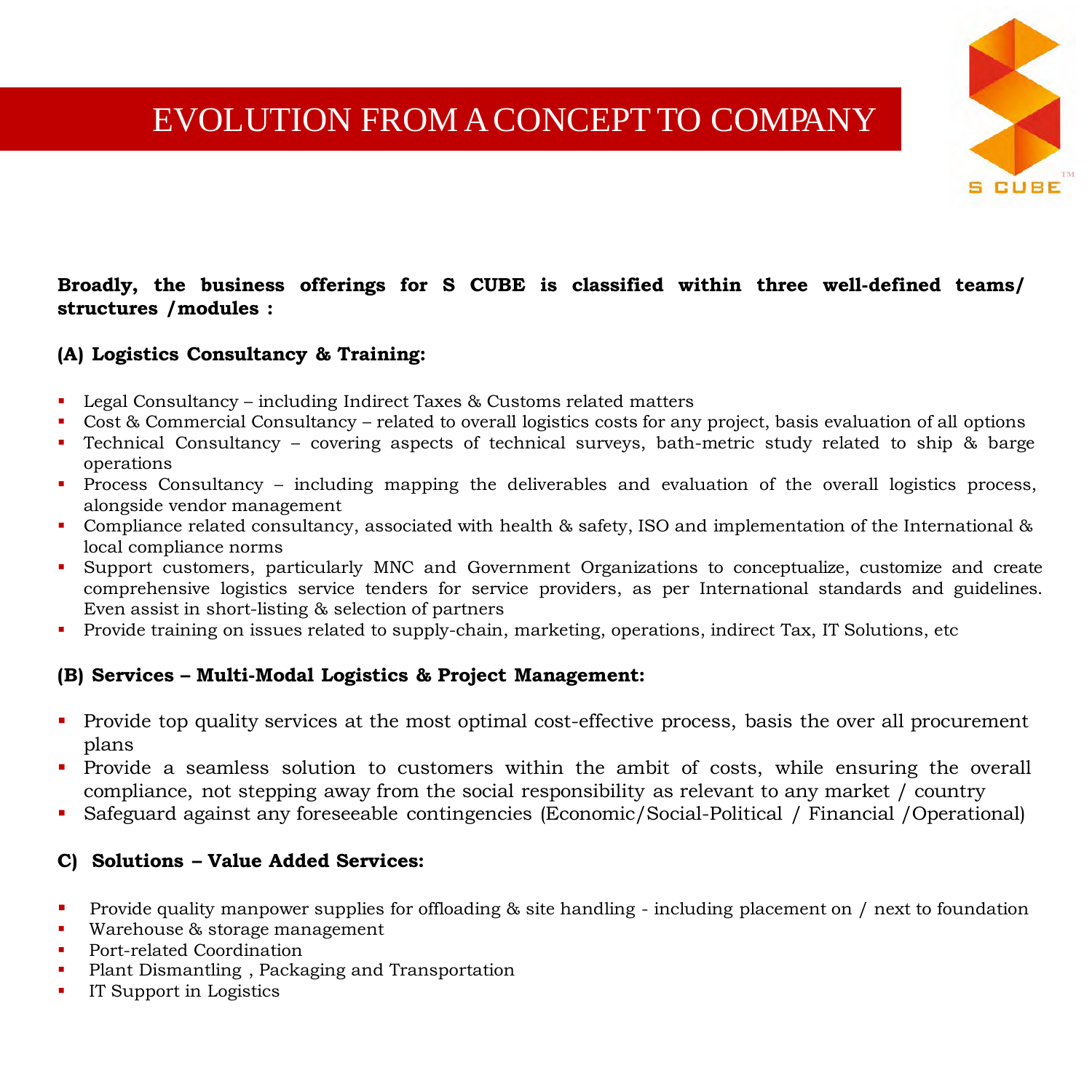

# SERVICES WITHIN THE LOGISTICS CUBE



- Complete Logistics Consultancy
- Organising Training, Symposiums & Conferences

# **LOGISTICS**

- Freight Forwarding Sea/ Air/Multi-Modal Transport
- **Project Forwarding & In-Land Haulage, Including Sea & Air Chartering**
- Plant Relocation, Including Dismantling & Packaging



- Warehouse Management & Supply Chain Solutions
- Value Added Services, Including Site Infrastructure Supplies & Procurement
- **IT Portal / Support for Logistics.**

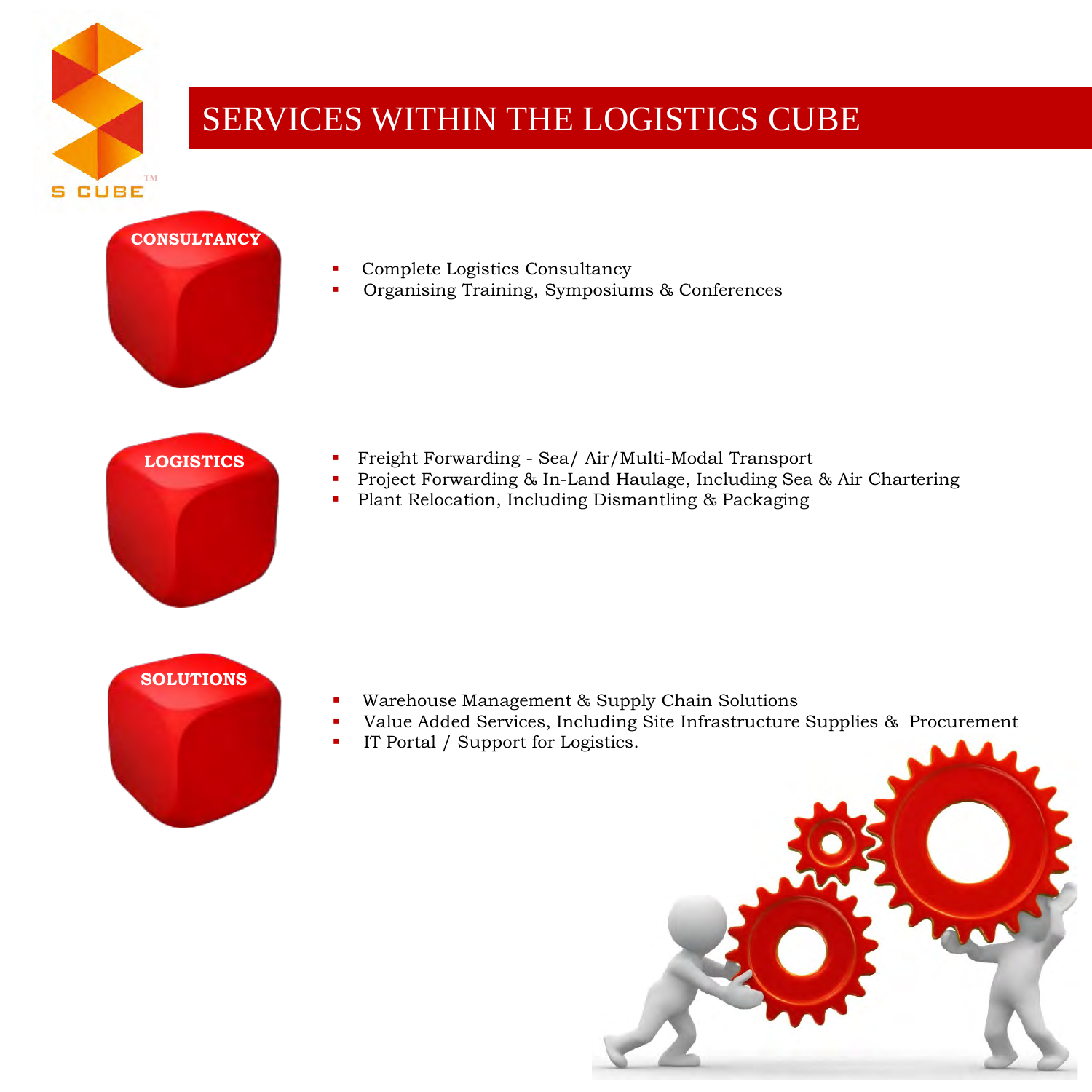# LOGISTICS CONSULTANCY

Logistics in all forms plays a significant role in a global economic scenario, often ranging between 4-12 per cent of the country's GDP, between the developed and the developing countries. The percentage of losses and wastage are often very significant in the overall logistics process, in most markets.

Customers even today rely more on "trial & error" methods, rather than "tried & tested" well-planned logistics processes, due to a huge gap in the intellectual capital related to the logistics business. There is vast opportunity in the consultancy business related to a focused procurement plan and logistics planning; wherein customers expect a partner to guide them in their supply chain needs while allowing themselves to focus and direct their manpower on their core businesses.

## **S CUBE's Consultancy arm will provide very specialised LOGISTICS CONSULTANCY support to clients in the following areas :**

- Design and construct for clients logistic tenders and bid documents, particularly focused towards MNC's & Government Organisations .
- Project Feasibility study on procurement, logistics cost & options.
- Conceptualise and plan the overall supply chain process.
- **Focused evaluation on logistics deliverables.**
- Analysis and assessment of logistics costs.
- Technical study & route survey vis a vis proposed Bill of Material.
- Bathmetric study related to mid-sea operation.
- Shipping & Barge operations planning.
- Analysis of ideal movement plan, after assessing several multi-modal options
- Customs & Indirect Tax Consultancy.
- Liaison with departments like Directorate General of Foreign Trade (DGFT), Directorate General of Hydrocarbon (DGH) and Directorate General of Civil Aviation (DGCA) & other such Govt. Departments.
- Compliance related to issues on Health, Safety, Security, Environment and other country-specific legalities



**™**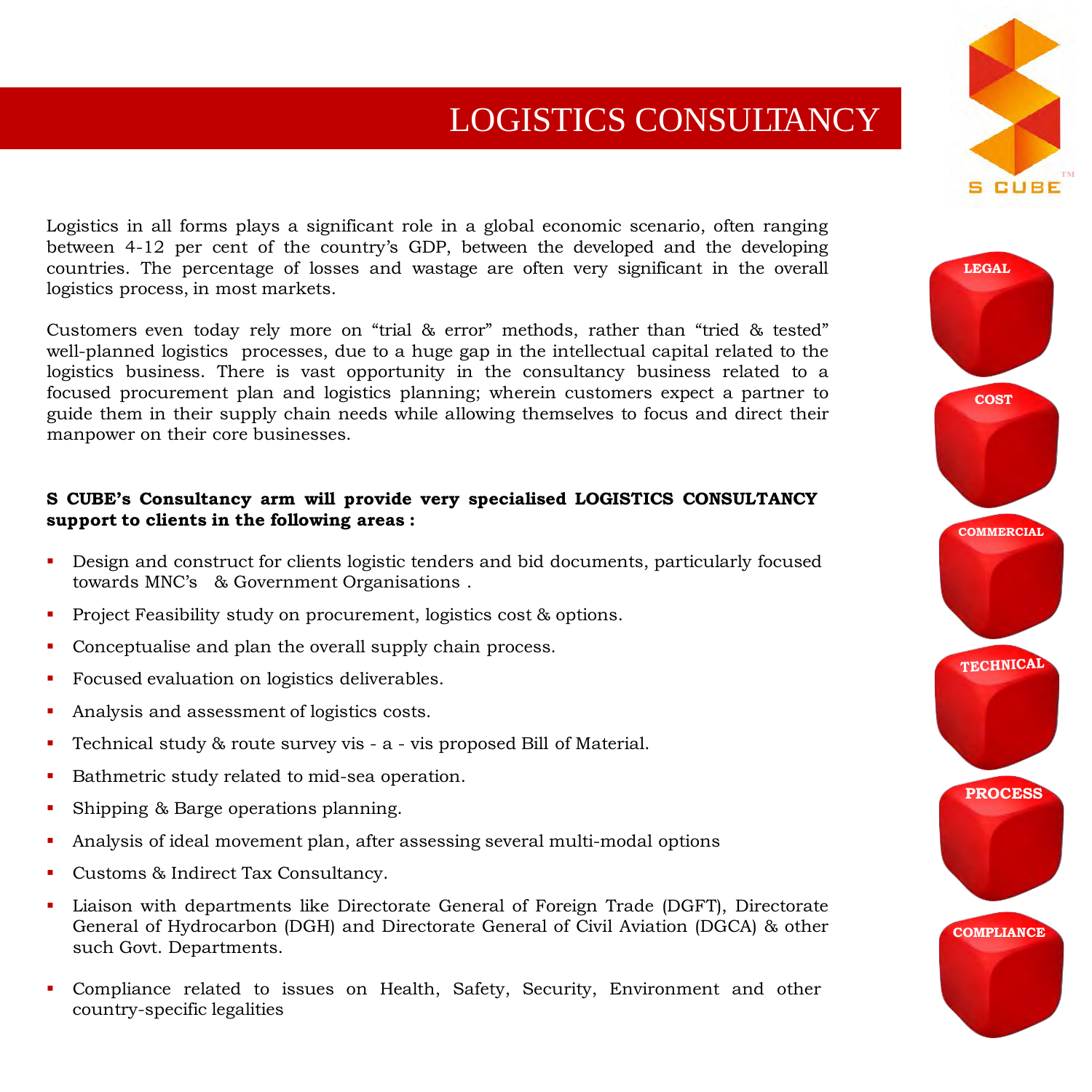

# INDIRECT TAX RELATED CONSULTANCY

## **S CUBE has a team of accomplished indirect tax professionals :**

- 1. To provide comprehensive advice and assistance across a range of local and indirect taxes including customs duty, excise duty, sales tax, value-added tax, service tax, R&D cess, octroi and entry taxes
- 2. To have an appreciation for interplay of taxes on commercial operations and understanding to craft effective strategies around procurement, manufacturing and distribution arrangements
- 3. To assist the developments in the export import policy regime, the evolution of bilateral and multilateral trading arrangements and the special incentives offered by states and locations around the country in relation to various business activities
- 4. To routinely assist with classification issues, valuation matters, contract negotiations and structuring, impact assessments and transition planning during tax law changes
- 5. The due diligence support in mergers, acquisitions and corporate reorganizations
- 6. To offer a bouquet of value added services across the entire spectrum of Indirect Tax related matters

## **1. DGFT related Liaison & Advice (Foreign Trade Policy) :**

- Assistance in evaluating concessional duty/schemes and availing concessions granted thereunder.
- Advice with regard to Free Trade Agreements
- Advice on restrictions (if any) on import of goods, and complying with prescribed procedures
- Assistance in setting up EOUs/ STPs/ EHTPs/ SEZs
- Assistance in obtaining licenses, authorizations, approvals etc
- Representation before Directorate General of Foreign Trade

## **2. Customs related Liaison & Advice :**

- Overall planning and implementation.
- Appropriate classification and valuation.
- Assistance in identifying and availing concessional duties.
- **Representation in connection with Special Valuation Branch proceedings.**
- Representation before the authorities in order to obtain exemptions/concessions.
- On call advisory assistance.
- Litigation related representation before various adjudicating authorities and appellate forum.
- Assistance in preparation and processing of Duty Drawback Claims under section 74 of Customs Act.
- Assistance in engagement of efficient & reputed Customs House Brokers for clearance of import and export cargo.
- Assistance and Advice in obtaining benefits under the Project Import Scheme.
- Assistance and Advice in setting up of Private /Public Customs Bonded Warehouse.
- Compliance review
- On call advisory assistance
- Litigation related representation
- Assistance in obtaining Importer- Exporter Code (IEC) Number.
- Representation before the Policy Relaxation Committee.
- Assistance in obtaining Deemed Export benefits.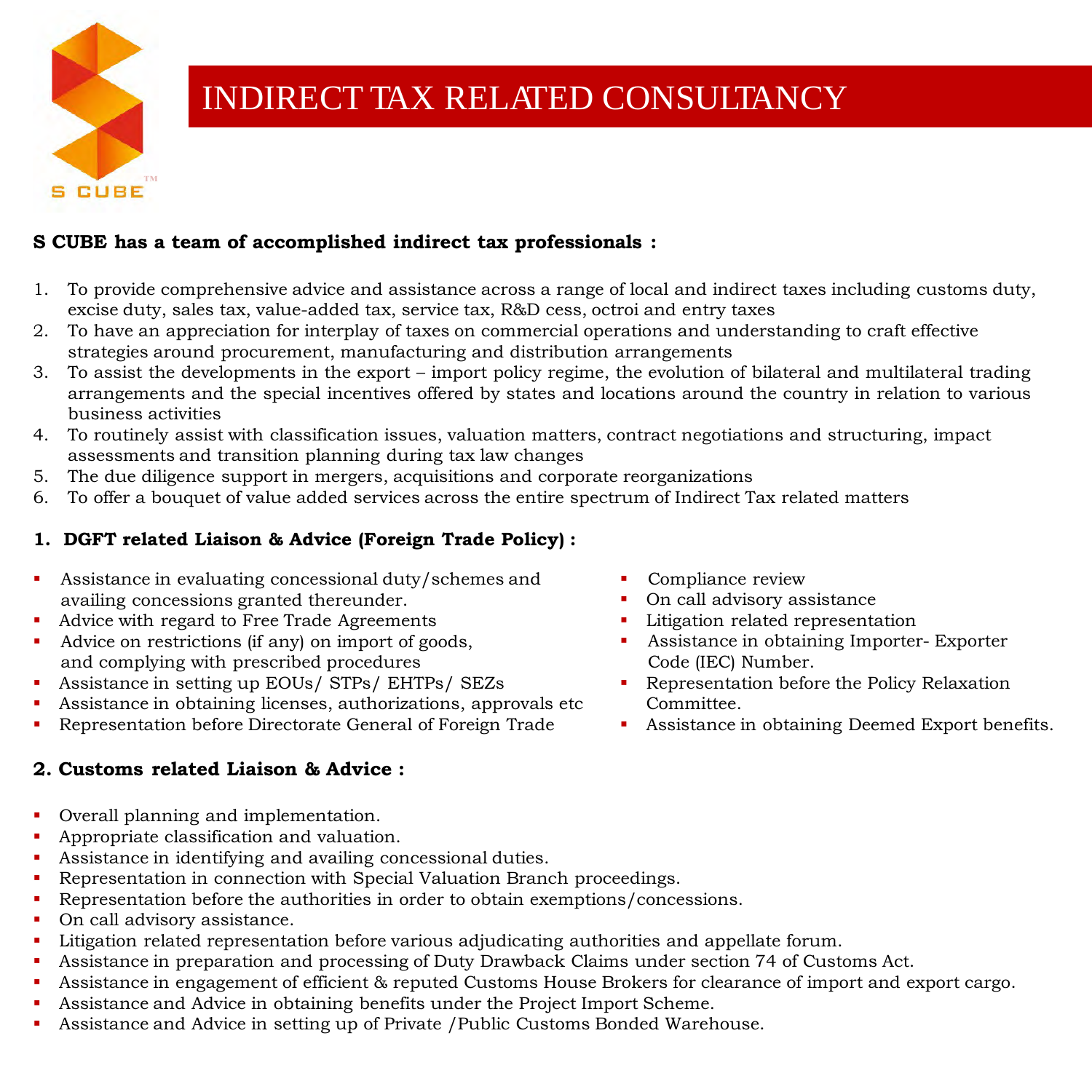# INDIRECT TAX RELATED CONSULTANCY



## **3. Refunds & Representation on Customs related Matters** :

- To assist in preparation, filing and settlement of Refund claims
- To attend personal hearings on behalf of clients and make written submissions in support of Refund claims
- To represent before Customs Board of Excise & Customs (CBEC) on issues affecting specific industry
- To assist in briefing Counsels in Tribunals/High Courts/Supreme Court on behalf of clients

## **4. Excise & Service Tax :**

- Overall project/ pricing evaluation
- Representation in related classification, valuation and dutiability matters
- **Location studies to evaluate concessions offered** in various jurisdictions
- Identification/evaluation of planning opportunities to optimize duty impact
- Comprehensive compliance services
- On-call Advisory Assistance
- **Litigation related representation**

## **5. Sales Tax, Octroi & Stamp Duty :**

- Reviewing, planning and formulation of sales and distribution structure to optimize the impact of sales tax
- Advice on taxability of sale transactions
- Assistance in contract formulation with a view to optimize tax impact
- Advice on book keeping, filing of returns and routine assessment
- Representation before the State Finance Ministry/ sales tax department in relation to obtaining concessions
- Assistance in preparation and settlement of Rebate claims
- Advice on taxability of services rendered
- Advice on mechanism for claiming and optimization of service tax and excise duty credits
- Overall transaction planning
- Advice on the eligibility of services to qualify as 'export'
- Advice on the applicability of the concept of 'reverse charge' on services received from outside India
- Advice and assistance in clawing back (obtaining rebate/ refunds of) credits locked up due to exports
	- Assistance in representation before the Octroi authorities.
	- Assistance in ensuring Octroi related compliance.
	- Assistance in applying for and obtaining Octroi refunds.
	- On call advisory assistance
	- Litigation related representation

## **6. DGH/DGCA related liaison & advice towards Oil & Gas sector :**

- Assistance in obtaining Recommendation Letters (RLs) from the Oil & Gas Operators for facilitating issuance of Essentiality Certificates (ECs) by the DGH
- Assistance in obtaining EC from the DGH for facilitating duty free imports for petroleum operations
- Liaison with DGCA/DGH authorities for prompt clearances and obtaining mandatory permissions
- On-call Advisory Assistance
- Provide business support services to players in the Oil & Gas Sector.
- Litigation related representation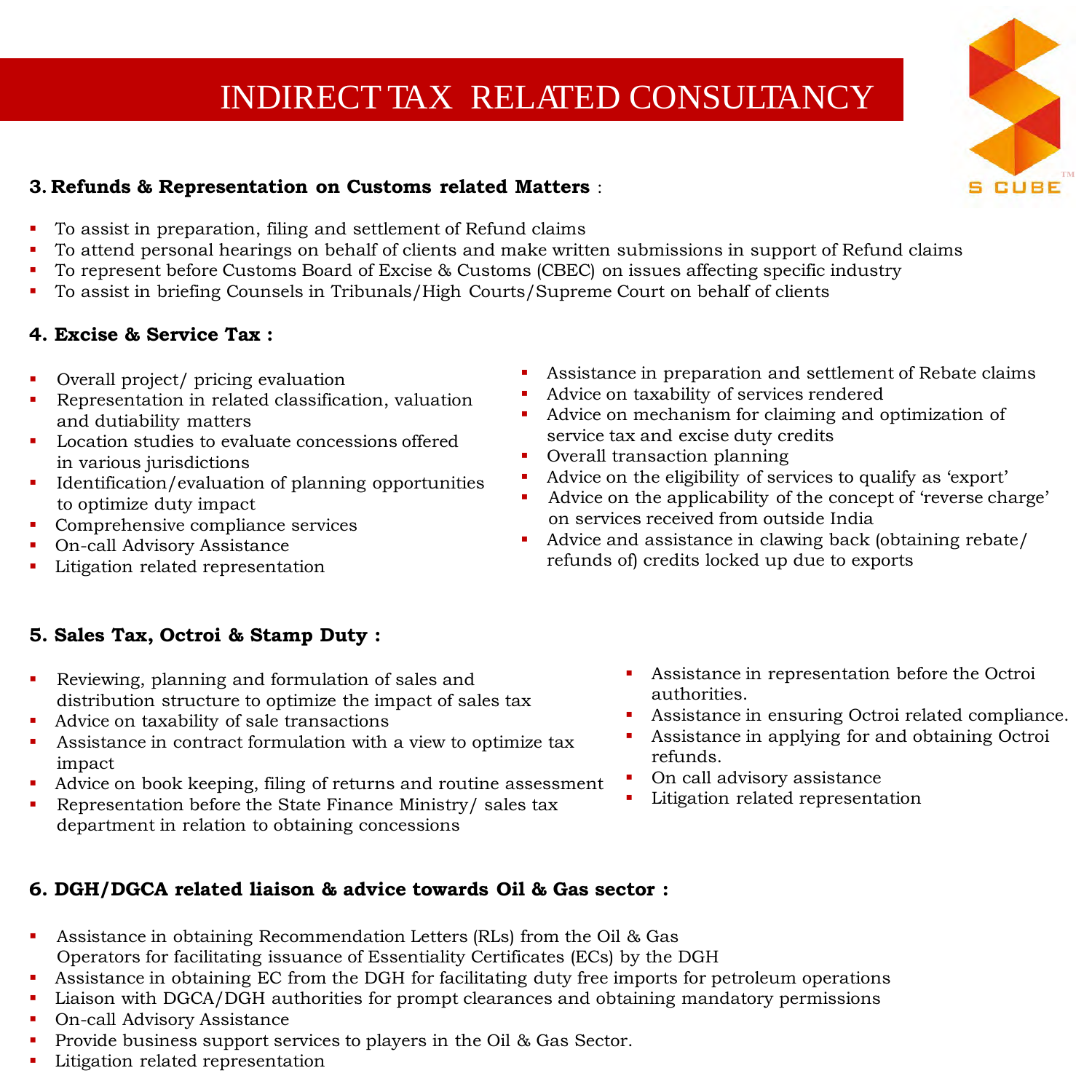

# TRAINING, SYMPOSIUMS & CONFERENCES



**Information Technology Enabled Services (ITES)**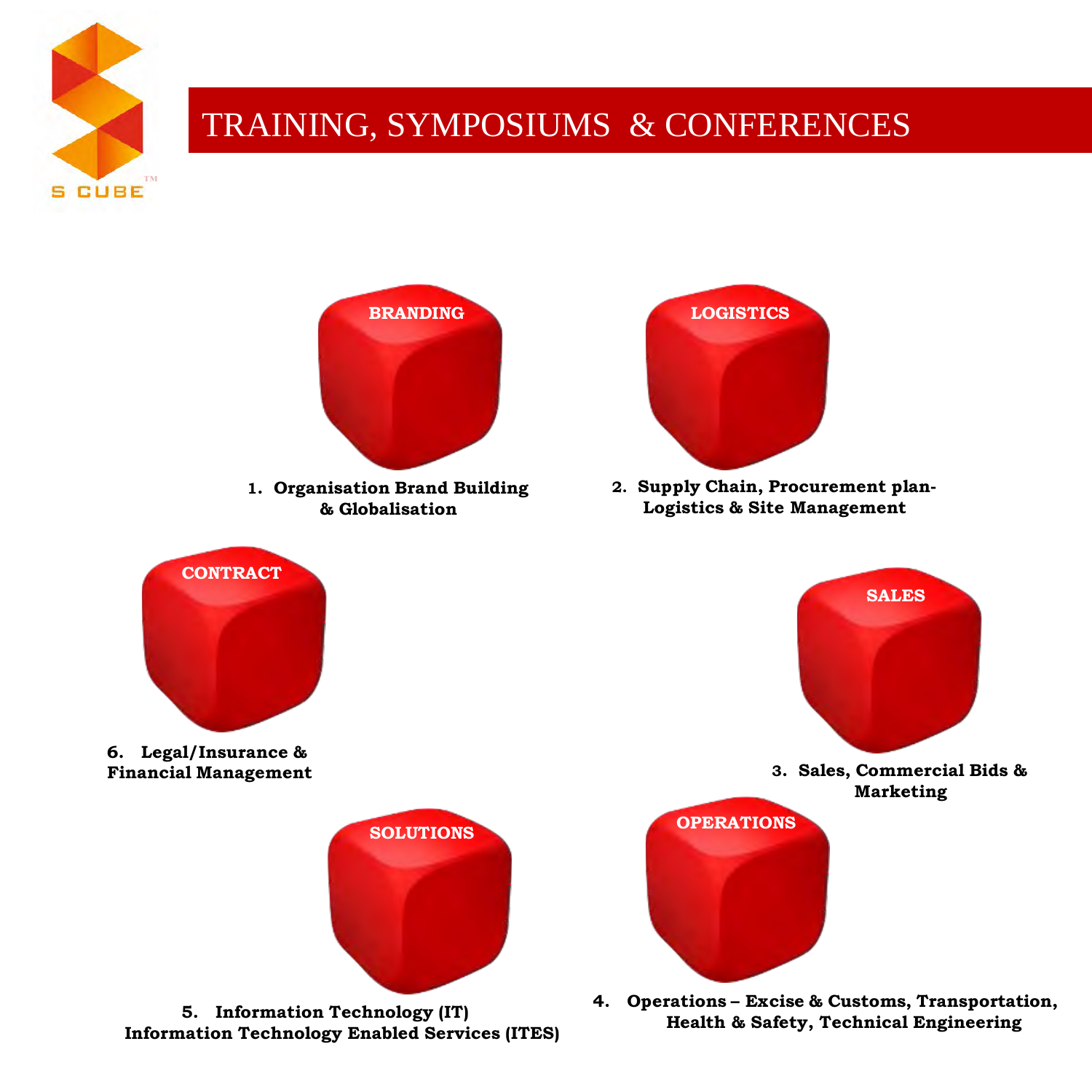# LOGISTICS & FORWARDING SERVICES



S CUBE Trans Continental are committed to offer logistics & forwarding services professionally with total compliance, following the highest level of quality and health & safety standards. Supported with offices in the Middle-East, United States and India, the Company offers global coverage alongside business associates in key markets with business potential & growth.

S CUBE is also supported by a world-wide network of partners/associate offices in South-East Asia, Africa, South America, China and also Russian Federation. The service offering includes :

- General Cargo Freight Forwarding ( Sea/Air/Multi-Modal Transport).
- **Project Forwarding Service on an end-to-end basis.**
- **Ship Broking & Chartering around the Globe.**
- **Air Chartering in short notice.**
- In-land haulage services across the country and even across the borders in certain locations.
- Plant dismantling, packaging & relocation up to final site.
- Supply Chain Services alongside just- in- time delivery schedules.
- Storage Solutions.

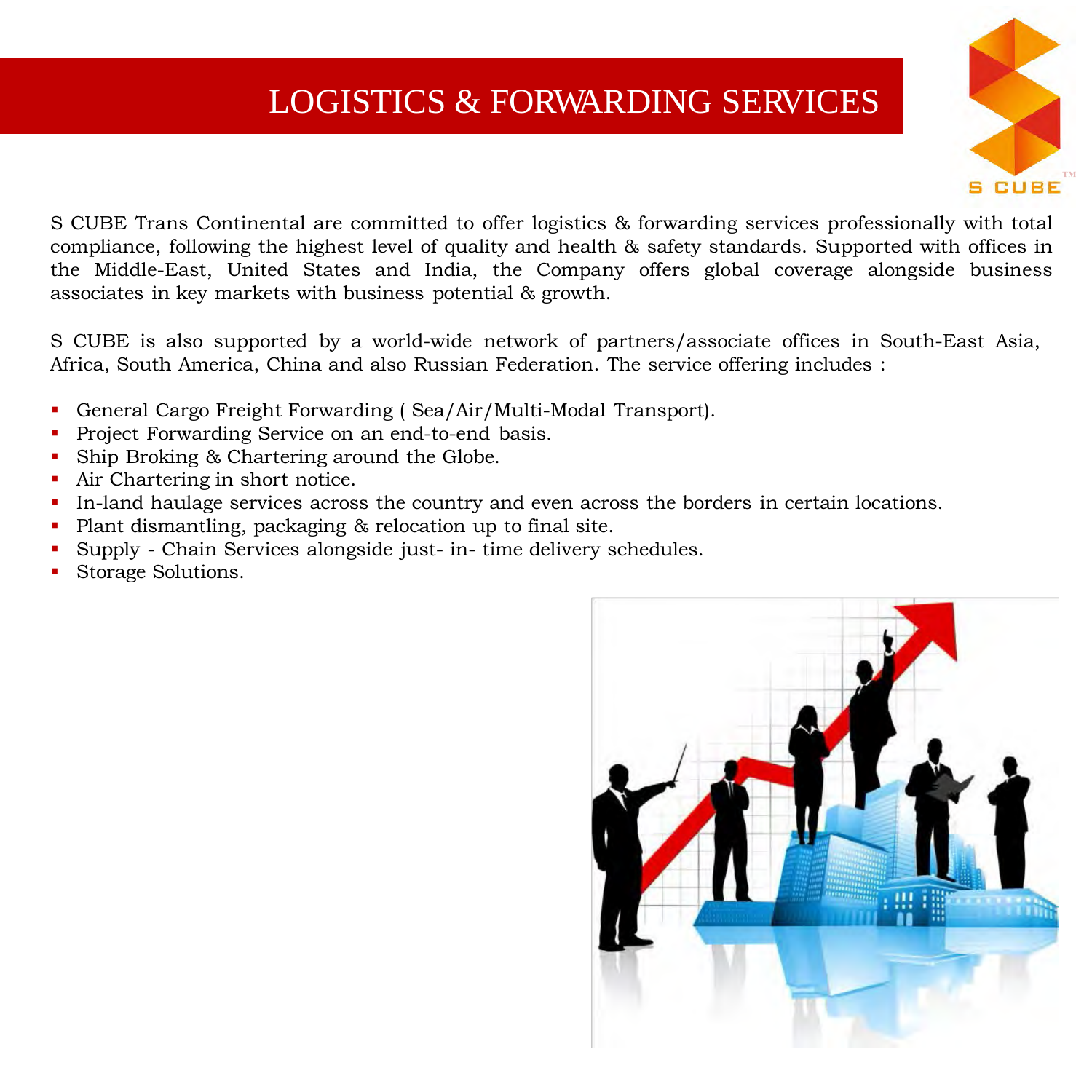

# SOLUTIONS

As a progression to Logistics Consulting & Services, the Logistics Solutions assumes its importance and relevance from the fact that often after reaching the final site, the cargo undergoes several levels of mismanagement and non-compliance related to site handling and inter-carting operations at the site. On many occasions, owing to delayed readiness at the site, Storage Solutions becomes imperative. As a consequence of it, maintenance of the cargo in open as well as closed warehouses becomes very critical in every way. Quality compliance and manpower solutions is also a huge challenge for the developing economies, while procurement plan needs to also synchronize with the Plant's erection schedules and time lines

## **S CUBE Trans Continental thus offers its services towards :**

- Overall project management at different site locations.
- Port handling & agency operations.
- Technical support services on cargo load out & load off operations at the port as well as on site.
- Route inspection & preview/surveys.
- Equipment supplies at site & handling.
- Warehouse Management & Storage Repacking services.
- Dismantling & erection operations.
- IT Solutions for sourcing and supply-chain options, besides Track and Trace Visibility.



# S CUBE IS ALWAYS AT YOUR SERVICE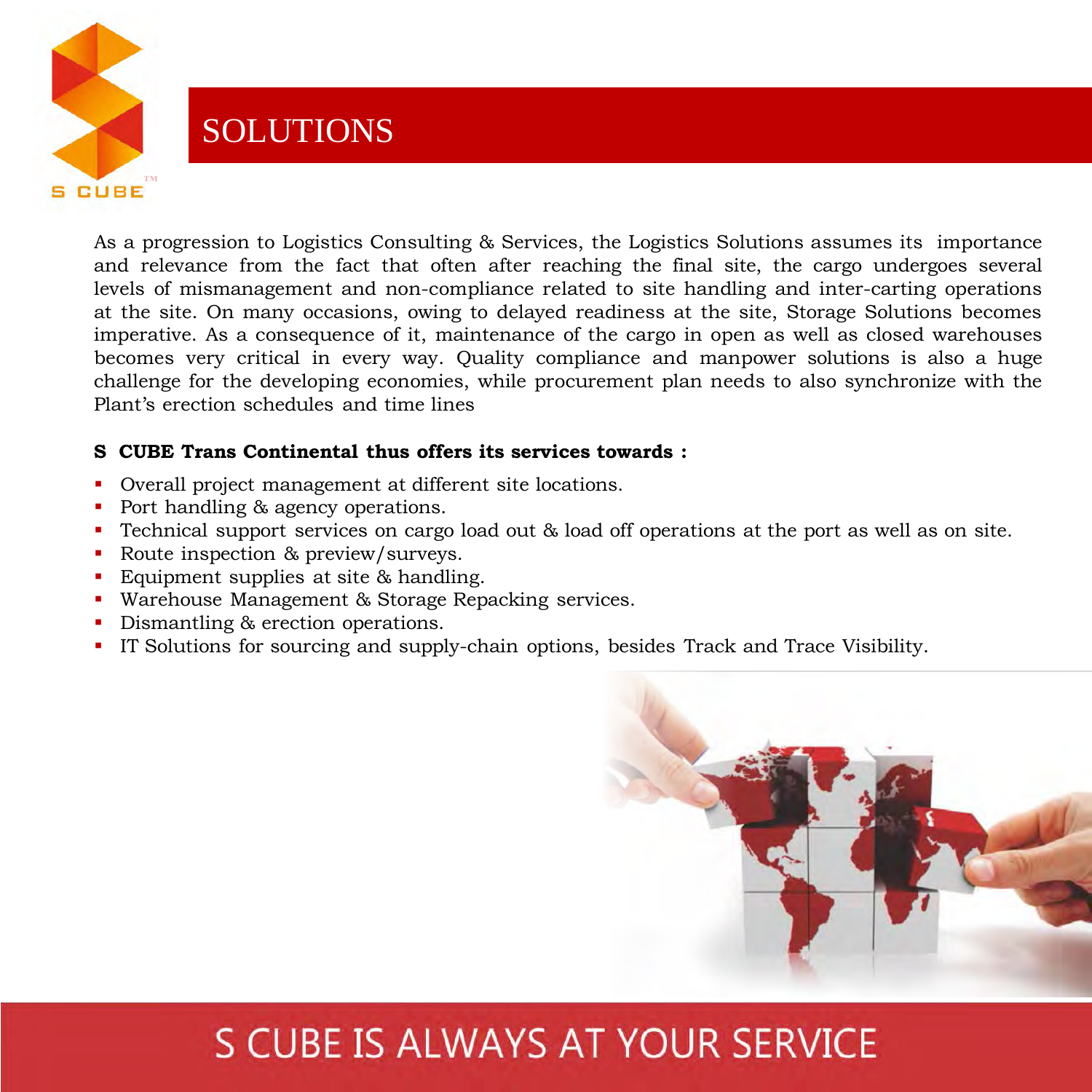



## **MATERIAL PLANNING & INDENTING – PROCUREMENT (TRADING & SHIPPING)**

- S CUBE was incorporated on 11th December 2014, an ISO 9001:2008 Company. S CUBE's main activities are Trading & Forwarding, Indenting Agents, Stockist & Warehousing, Consolidation/Aggregation, Co-loading & Supplies, Trading through e-commerce, Packaging & Value additions.
- The main objectives of S CUBE is to carry on the business as Traders, Exporters, Brokers, Commission agents auctioneers of or otherwise deal in industrial inputs and outputs, real estate etc.
- S CUBE shall act as Indenting Agents on behalf of customers for procurement of items for projects globally. We also have capabilities related to Real Estate project procurement, which is In-house.
- S CUBE shall promote, organize, become members or otherwise participate in the activities of trade association, chamber of commerce and industry, authorized groups, bodies and other entities to promote the Business interest of the company.
- S CUBE shall organize and participate in trade fairs, exhibitions, study tour, training programs, conferences, symposiums in India or abroad either on its own or as nominee of Government or Trade associations.
- S CUBE requires the proposed Bill of Quantity from the customers' Project Management Team, basis which the Suppliers shall be congregated in accordance with the proposed plans and schedules.
- S CUBE to provide various quality options related to the supplies, basis which the customers can choose the material and also the country of supply.
- S CUBE shall coordinate the entire commercial plan on behalf of the customers' Material Management Team to ensure cost optimization for the project.
- S CUBE besides acting as an Indenting Agent will also undertake the entire activity related to Shipping and Land Logistics on an end-to-end basis.
- S CUBE undertakes the stocking & site management at the project site.

PRESENTLY WE UNDERTAKE TRADING BUSINESS GLOBALLY FOR INFRASTRUCTURE, ENGINEERING AND BULK COMMODITIES AS INDENTING AGENTS ALONGSIDE SHIPPING SERVICES AND LAND LOGISTICS BOTH AT ORIGIN AND DESINATIONS. S CUBE CAN POTENTIALLY BECOME FOR ANY CUSTOMER - THEIR IN-HOUSE MATERIAL PLANNING, PROCUREMENT & LOGISTICS GROUP.

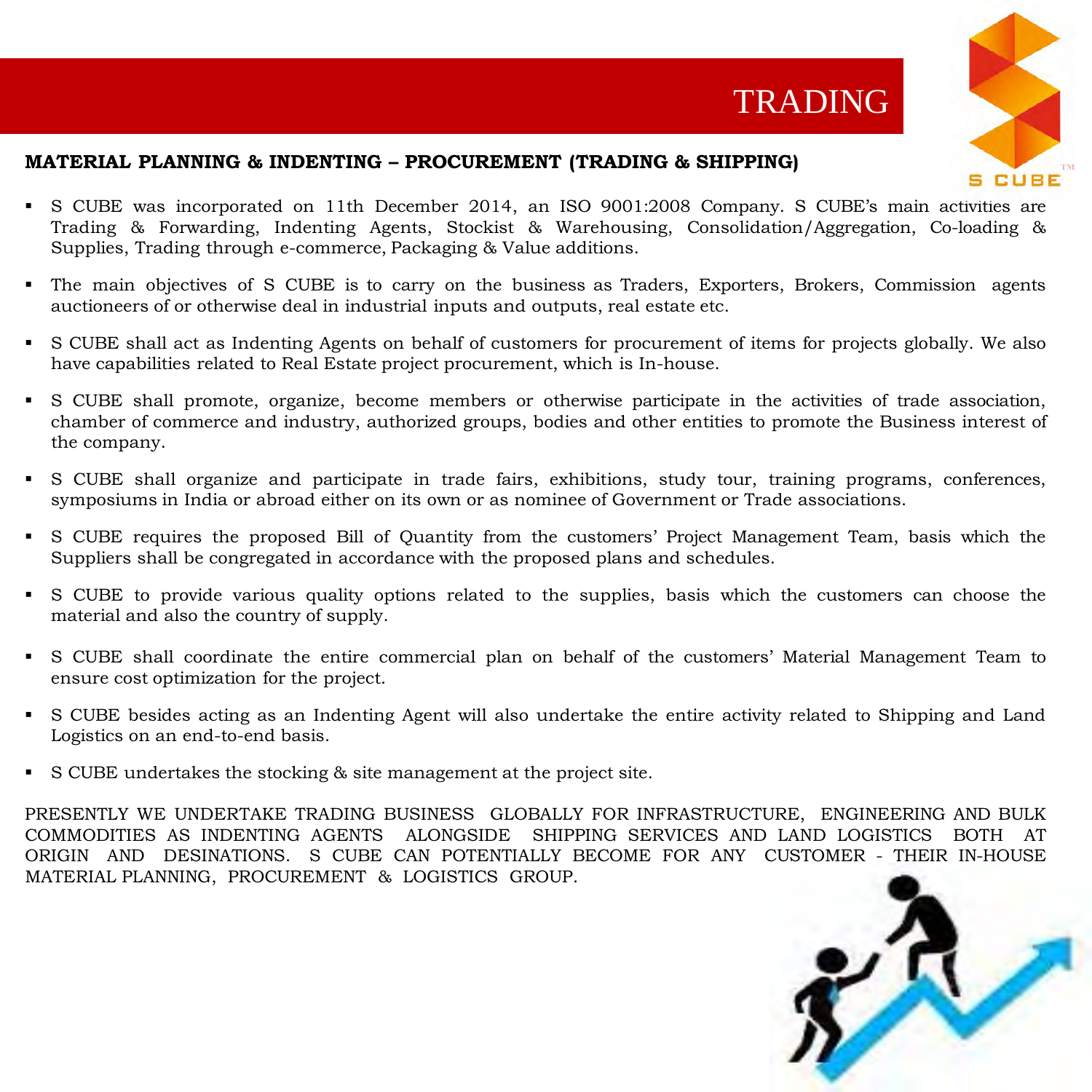

# WHY S CUBE

- Organisation that caters to customer specific needs.
- Global organisation structure & network, with local knowledge, expertise and competence.
- Growth driven by passion, propelled by customers and reinforced by partnerships.
- Totally committed to compliance on matters related to code of conduct, business ethics, health, safety & securities quality - policies that governs the Group's highest standards of business.
- TEAM that blends expertise with integrity.
- Professionals who you can trust



# S CUBE IS YOUR GLOBAL PARTNER IN SUCCESS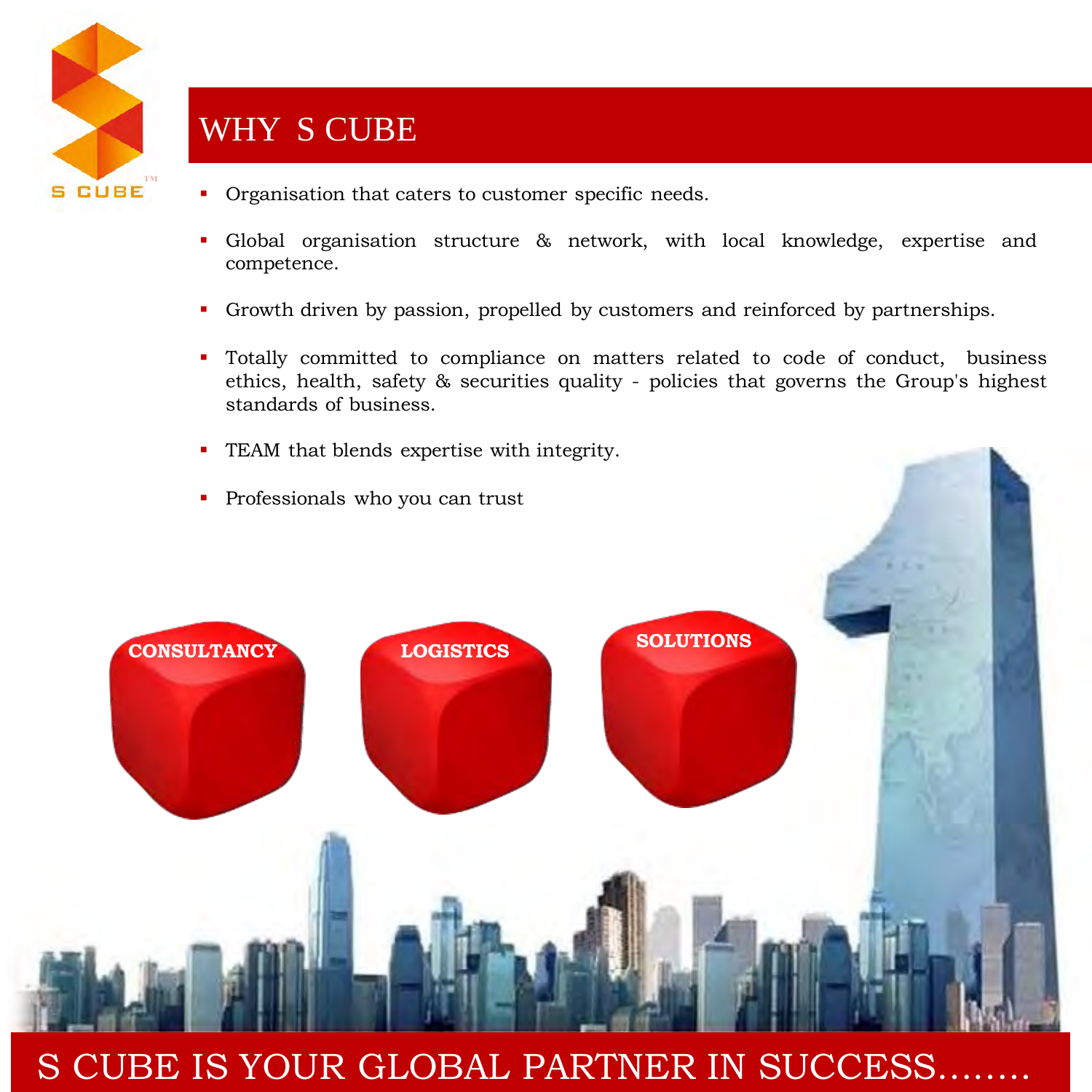# SERVE | SUPPORT | SIMPLIFY **™**

**™**

**CUBE** 

- **Complete Logistics Consultancy & Training.**
- Multi-Modal Freight Forwarding (Sea & Air).
- **Project Forwarding Transportation & Sea/Air Chartering.**
- Warehouse Management & Supply Chain Solutions.
- Plant Relocation & Dismantling.
- Solutions Site infrastructure, Management & IT



# S CUBE IS ALWAYS AT YOUR SERVICE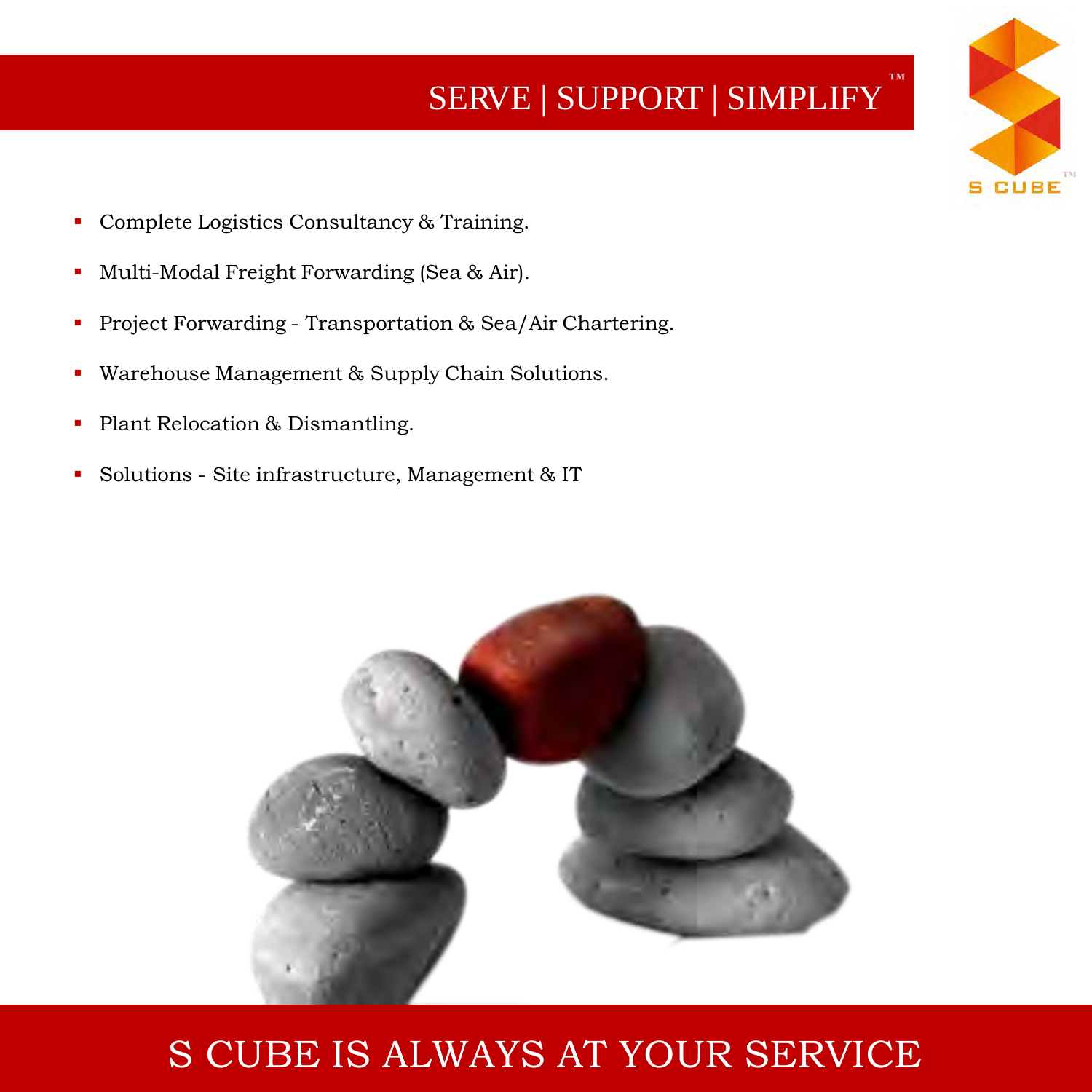